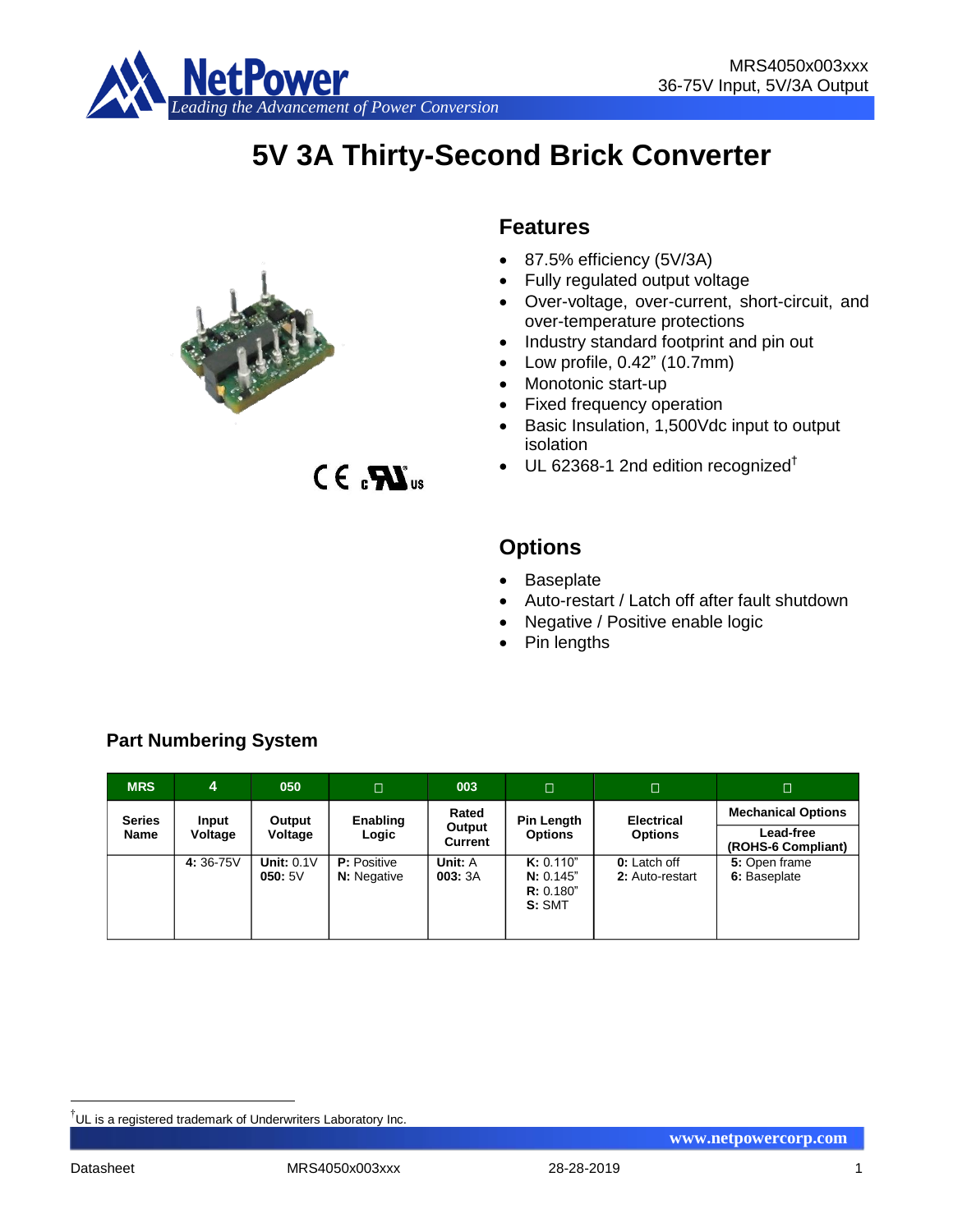## **Absolute Maximum Rating**

Excessive stresses over these absolute maximum ratings can cause permanent damage to the converter. Operation should be limited to the conditions outlined under the Electrical Specification Section.

| <b>Parameter</b>                                                             | Min    | <b>Max</b> | Unit                |
|------------------------------------------------------------------------------|--------|------------|---------------------|
| Input Voltage (continuous)                                                   | $-0.5$ | 75         | Vdc                 |
| Input Voltage (<100ms, operating)                                            |        | 100        | Vdc                 |
| Input Voltage (continuous, non-operating)                                    | -      | 100        | Vdc                 |
| <b>Operating Ambient Temperature</b><br>(See Thermal Considerations section) | -40    | $85*$      | °С                  |
| Storage Temperature                                                          | -55    | 125        | $\hat{\phantom{a}}$ |

*\*Derating curves provided in this datasheet end at 85ºC ambient temperature. Operation above 85ºC ambient temperature is allowed provided the temperatures of the key components or the baseplate do not exceed the limit stated in the Thermal Considerations section.*

## **Electrical Specifications**

These specifications are valid over the converter's full range of input voltage, resistive load, and temperature unless noted otherwise.

#### **Input Specifications**

| <b>Parameter</b>                                                                         | <b>Min</b> | <b>Typical</b> | <b>Max</b> | Unit |
|------------------------------------------------------------------------------------------|------------|----------------|------------|------|
| Input Voltage                                                                            | 36         | 48             | 75         | Vdc  |
| <b>Input Current</b>                                                                     |            |                | 1.4        | A    |
| Quiescent Input Current (typical Vin)                                                    |            | 35             | 40         | mA   |
| <b>Standby Input Current</b>                                                             |            | 6              | 10         | mA   |
| Input Reflected-ripple Current, peak-to-peak<br>(5 Hz to 20 MHz, 12 µH source impedance) | $\sim$     | 40             |            | mA   |
| Input Turn-on Voltage Threshold                                                          | 34         | 35             | 36         |      |
| Input Turn-off Voltage Threshold                                                         | 30         | 32             | 34         |      |
| Input Voltage ON/OFF Hysteresis                                                          |            | ◠              | 4          |      |

#### **Output Specifications**

| <b>Parameter</b>                                                                   | Min            | <b>Typical</b> | <b>Max</b> | Unit    |
|------------------------------------------------------------------------------------|----------------|----------------|------------|---------|
| Output Voltage Set Point                                                           |                | 5.0            |            | Vdc     |
| (typical Vin; full load; $Ta = 25^{\circ}C$ )<br>Output Voltage Set Point Accuracy |                |                |            |         |
| (typical Vin; full load; $Ta = 25^{\circ}C$ )                                      | $-1.5$         |                | $+1.5$     | %Vo     |
| Output Voltage Set Point Accuracy (over all conditions)                            | -3             |                | $+3$       | %Vo     |
| <b>Output Regulation:</b>                                                          |                |                |            |         |
| Line Regulation (full range input voltage, 1/2 full load)                          |                | 0.05           | 0.2        | %Vo     |
| Load Regulation(full range load, typical Vin)                                      |                | 0.05           | 0.2        |         |
| Temperature (Ta = -40 $^{\circ}$ C to 85 $^{\circ}$ C)                             |                | 0.1            |            |         |
| Output Ripple and Noise Voltage                                                    |                |                |            |         |
| (Tested with 8x47uF ceramic output capacitors)                                     |                |                |            |         |
| <b>RMS</b>                                                                         | $\blacksquare$ |                | 30         | mVrms   |
| Peak-to-peak (20 MHz bandwidth, typical Vin)                                       |                |                | 80         | $mVp-p$ |
| Output Ripple and Noise Voltage                                                    |                |                |            |         |
| (Tested without ceramic output capacitor)                                          |                |                |            |         |
| <b>RMS</b>                                                                         | ٠              |                | 50         | mVrms   |
| Peak-to-peak (20 MHz bandwidth, typical Vin)                                       |                |                | 150        | mVp-p   |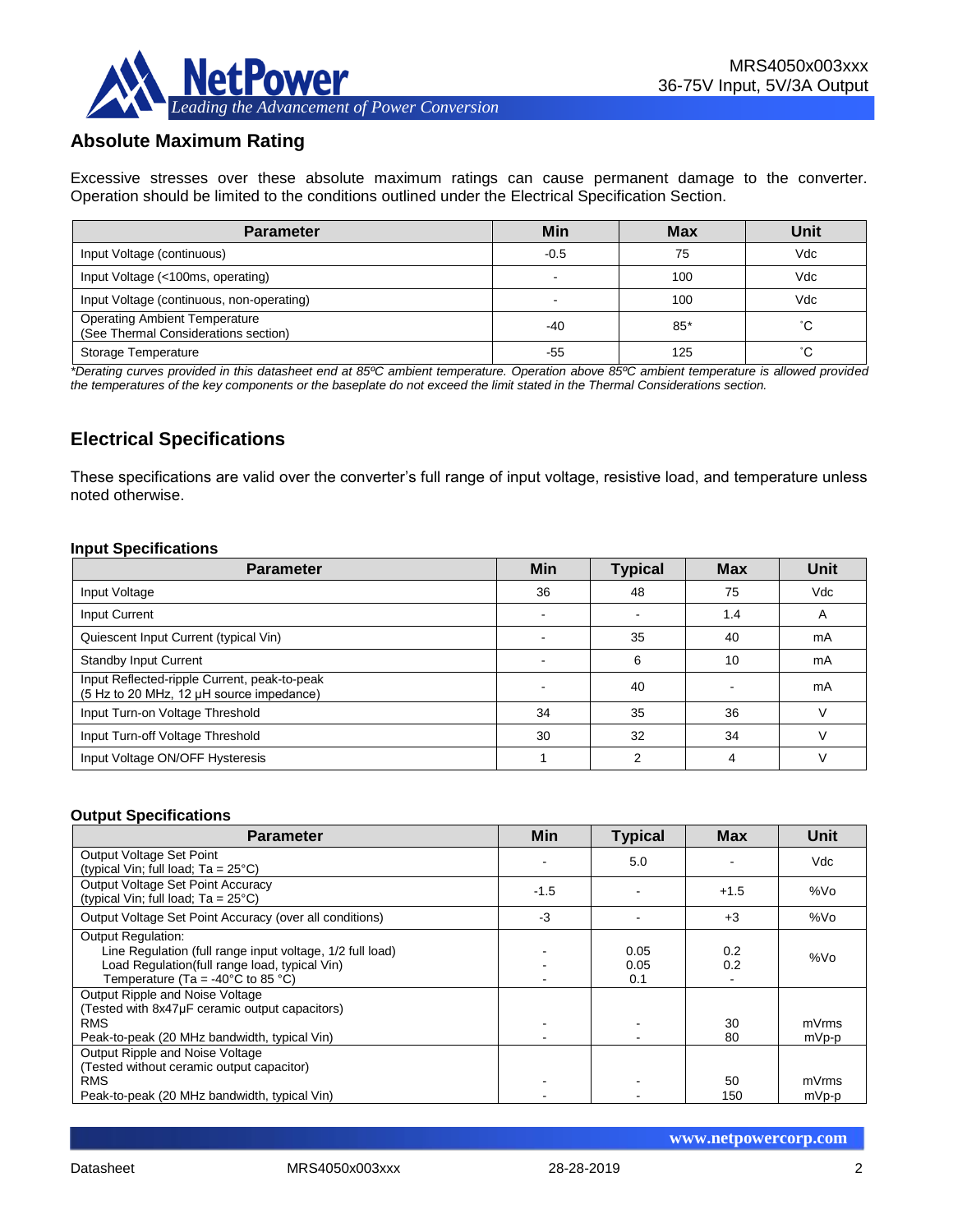

#### **Output Specifications (Continued)**

| <b>Parameter</b>                                                                                                                                                                                        | Min         | <b>Typical</b>       | Max   | <b>Unit</b> |
|---------------------------------------------------------------------------------------------------------------------------------------------------------------------------------------------------------|-------------|----------------------|-------|-------------|
| <b>Output Current</b>                                                                                                                                                                                   | $\mathbf 0$ |                      | 3     | A           |
| <b>Output Power</b>                                                                                                                                                                                     | $\Omega$    |                      | 15    | W           |
| Efficiency<br>(typical Vin; full load; $Ta = 25^{\circ}C$ )                                                                                                                                             | ۰           | 87.5                 |       | $\%$        |
| <b>External Load Capacitance</b>                                                                                                                                                                        | $\Omega$    |                      | 2,000 | μF          |
| Startup Delay (from enabling to Vo reaching 10% of set point, typical Vin;<br>full load, $Ta = 25^{\circ}C$                                                                                             | 5           | 6                    | 7     | ms          |
| <b>Startup Time</b><br>(Vo from 10% to 90% of output set point, zero load, $Ta = 25^{\circ}C$ )                                                                                                         | 6           | 10                   | 14    | ms          |
| Output Over Current Protection Set Point (full load)                                                                                                                                                    | 3.3         | 4                    | 4.5   | A           |
| Output Over Voltage Protection Set Point (typical Vo)                                                                                                                                                   | 6           | $\overline{7}$       | 7.5   | $\vee$      |
| Output Ripple Frequency                                                                                                                                                                                 | 270         | 310                  | 350   | kHz         |
| Output Trim Range in % of typical Vo                                                                                                                                                                    | 80          |                      | 110   | $\%$        |
| <b>Dynamic Response</b><br>(typical Vin; $Ta = 25^{\circ}C$ ; load transient 0.1A/ $\mu s$ )<br>Load step from 50% to 75% of full load:<br>Peak deviation<br>Settling time (to 1% band of Vo set-point) |             | 2<br>50              |       | %Vo<br>μs   |
| Load step from 75% to 50% of full load<br>Peak deviation<br>Settling time (to 1% band of Vo set-point)                                                                                                  |             | $\overline{2}$<br>50 |       | %Vo<br>μs   |

#### **General Specifications**

| <b>Parameter</b>                                                                                                | Min | <b>Typical</b> | <b>Max</b> | <b>Unit</b>  |
|-----------------------------------------------------------------------------------------------------------------|-----|----------------|------------|--------------|
| <b>Remote Enable</b>                                                                                            |     |                |            |              |
| Logic Low:                                                                                                      |     |                |            |              |
| $ION/OFF = 1.0mA$                                                                                               | 0   |                | 1.2        | ν            |
| $VON/OFF = 0.0V$                                                                                                |     |                | 1.0        | mA           |
| Logic High:                                                                                                     |     |                |            |              |
| $ION/OFF = 0.0UA$                                                                                               | 3.5 |                | 15         | V            |
| Leakage Current                                                                                                 |     |                | 50         | μA           |
| <b>Isolation Capacitance</b>                                                                                    |     | 2,700          |            | pF           |
| <b>Insulation Resistance</b>                                                                                    | 10  |                |            | $M\Omega$    |
| Calculated MTBF (Telecordia SR-332, 2011, Issue 3), full load, 40°C,<br>60% upper confidence level, typical Vin |     | 11.4           |            | $10^6$ -hour |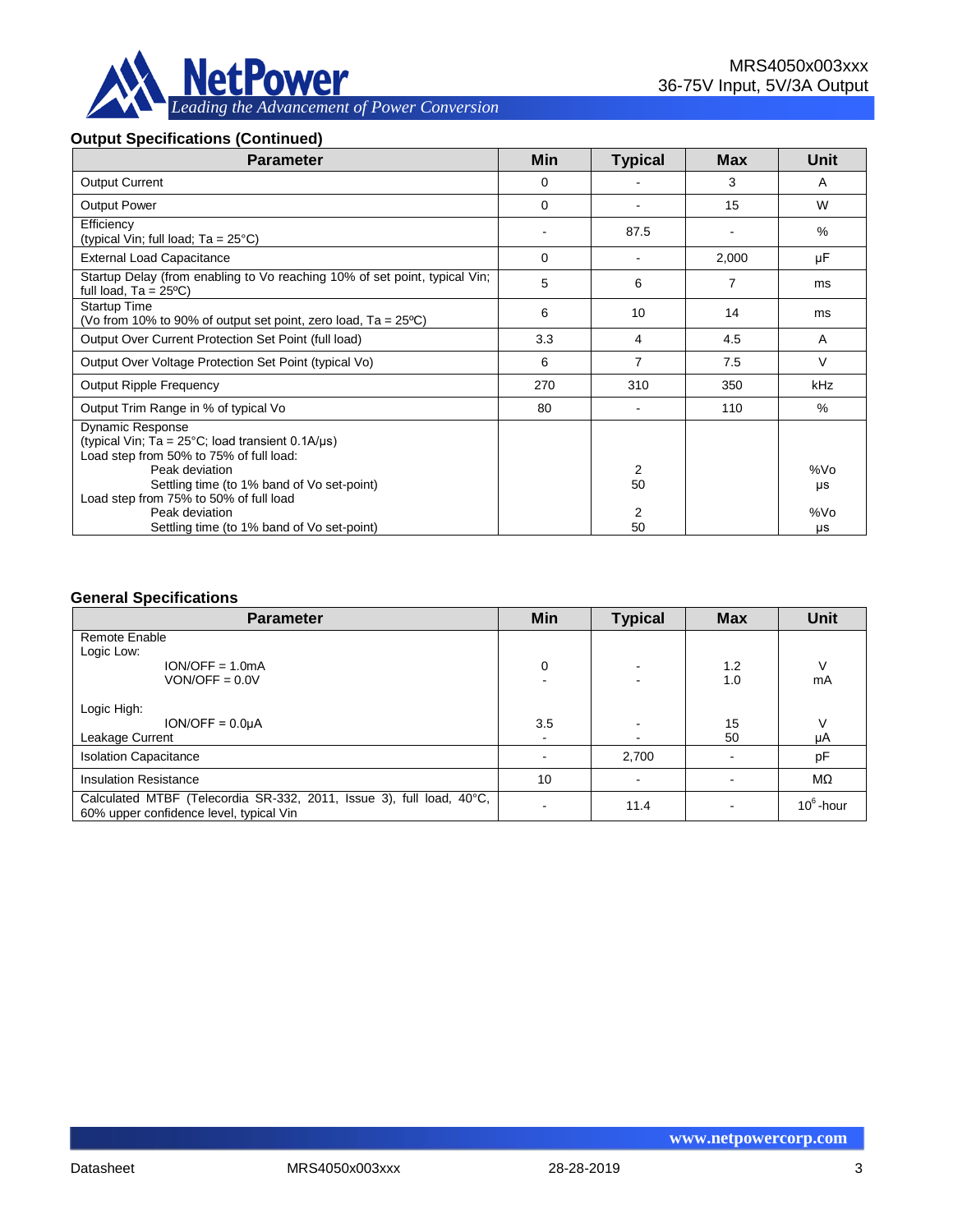

## **Characteristic Curves**

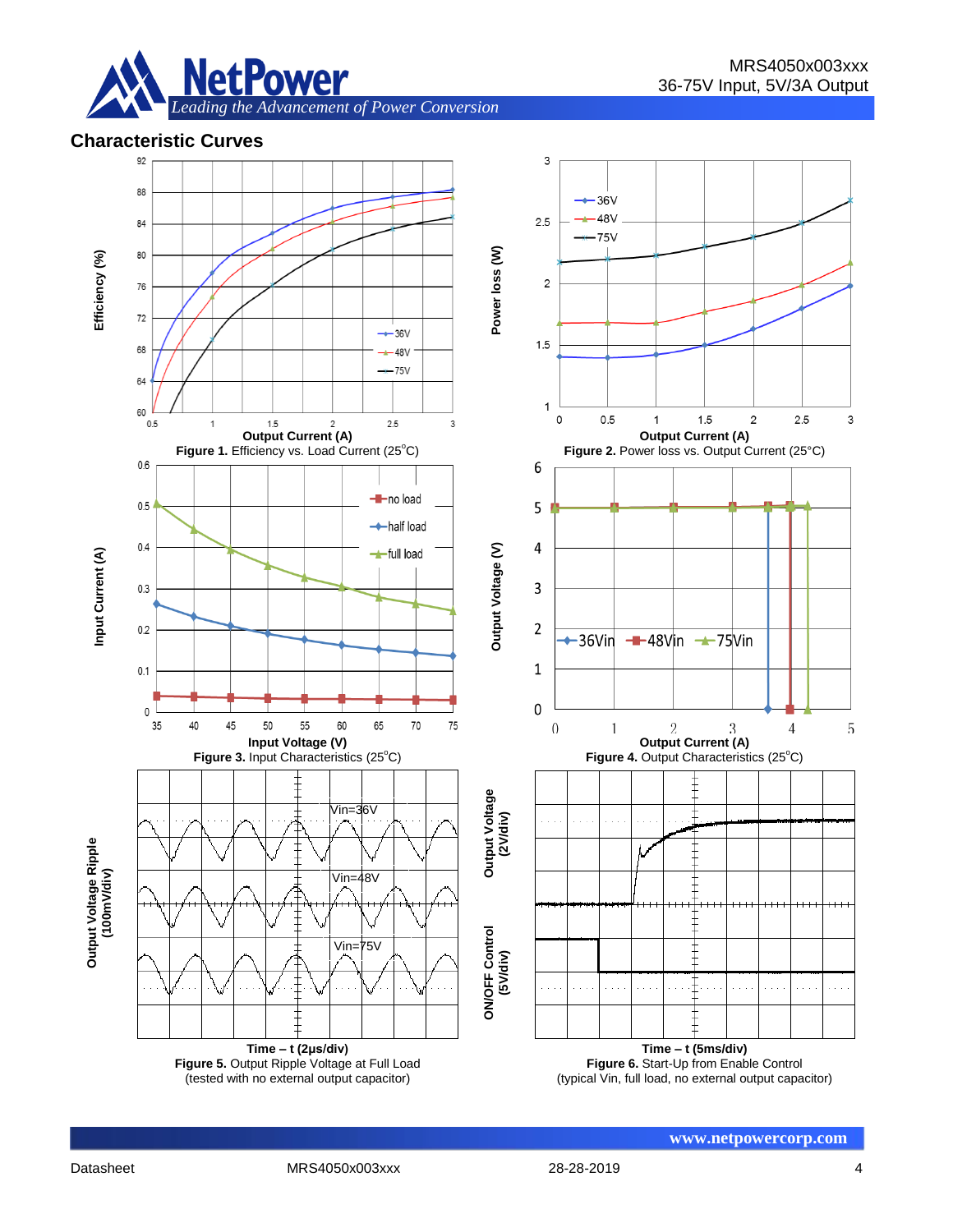

╡



**Figure 7.** Transient Load Response (typical Vin, load current steps from 75% to 50% at a slew rate **Time – t (100μs/div) Figure 8.** Transient Load Response (typical Vin, load current steps from 50% to 75% at a slew rate  $0.1A/\mu s$ 







**Time – t (100μs/div)**

 $0.1A/\mu s$ 

**www.netpowercorp.com**

80

90

100 110

**Baseplate temperature (°C) Figure 11.** Current Derating Curve for Baseplate (typical Vin with baseplate; solder interface)

 $70\,$ 

60

**Output Voltage (200mV/div)**

Output Voltage<br>(200mV/div)

**Output Current Output Current**<br>(1A/div)

4

 $1.5$ 

 $\overline{1}$ 

 $0.5$ 

 $\overline{0}$ 20

30

40

50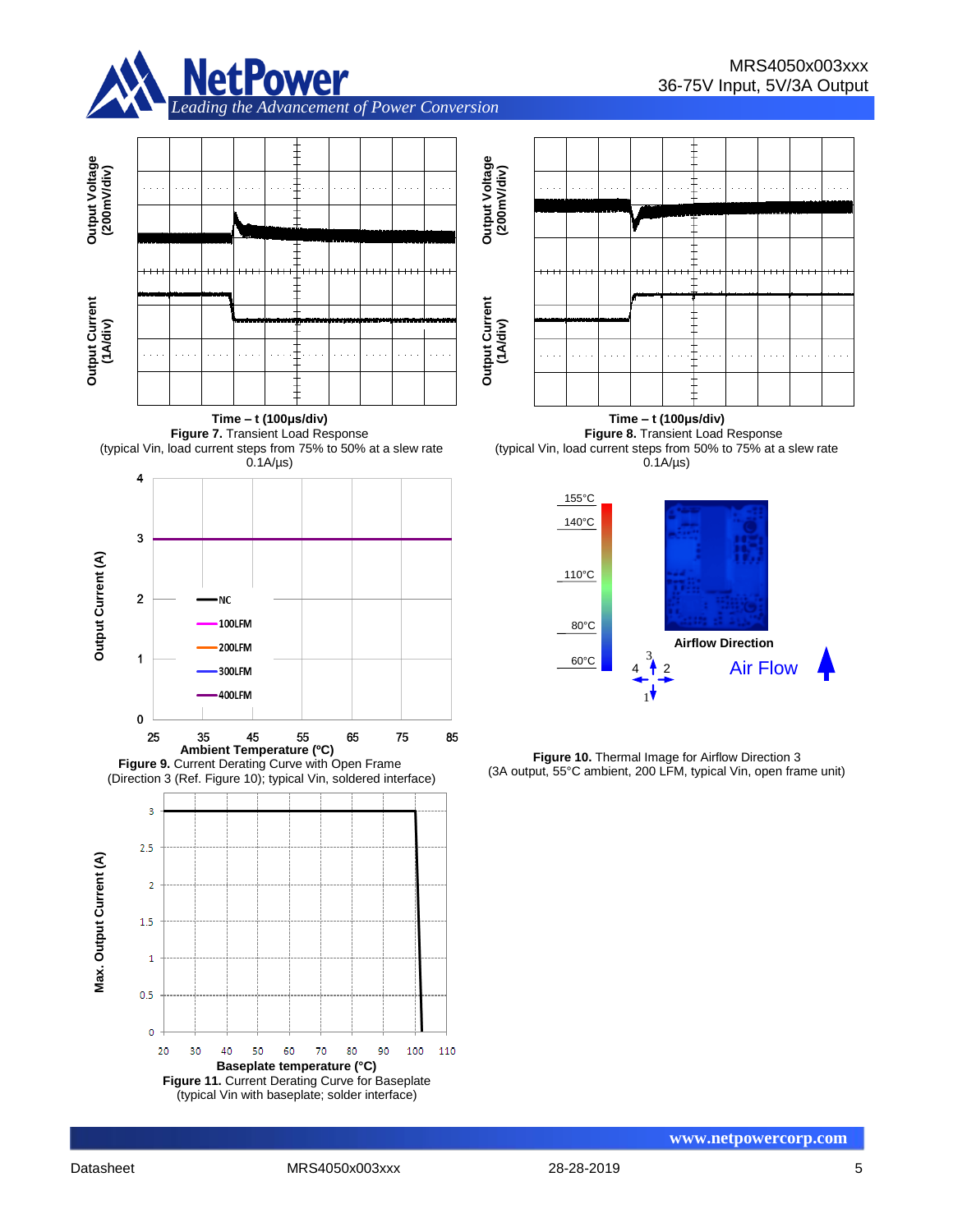

## **Feature Descriptions**

#### **Remote ON/OFF**

The converter can be turned on and off by changing the voltage between the ON/OFF pin and Vin(-). The MRS4 Series of converters are available with factory selectable positive logic and negative logic.

For the negative control logic, the converter is ON when the ON/OFF pin is at a logic low level and OFF when the ON/OFF pin is at a logic high level. For the positive control logic, the converter is ON when the ON/OFF pin is at a logic high level and OFF when the ON/OFF pin is at a logic low level.

With the internal pull-up circuitry, a simple external switch between the ON/OFF pin and Vin(-) can control the converter. A few example circuits for controlling the ON/OFF pin are shown in Figures 12, 13 and 14.

The logic low level is from 0V to 1.2V and the maximum sink current during logic low is 1mA. The external switch must be capable of maintaining a logic-low level while sinking up to this current. The logic high level is from 3.5V to 15V. The converter has an internal pull-up circuit that ensures the ON/OFF pin at a high logic level when the leakage current at ON/OFF pin is no greater than 50μA.



**Figure 12.**Opto Coupler Enable Circuit



**Figure 13.**Open Collector Enable Circuit



**Figure 14.**Direct Logic Drive

#### **Remote SENSE**

The remote SENSE pins are used to sense the voltage at the load point to accurately regulate the load voltage and eliminate the impact of the voltage drop in the power distribution path.

SENSE (+) and SENSE (-) pins should be connected between the points where voltage regulation is desired. The voltage between the SENSE pins and the output pins must not exceed the smaller of 0.5V or 10% of typical output voltage.

[Vout (+) - Vout (-)] - [SENSE(+) - SENSE(-)] <MIN {0.5V, 10%Vo}

When remote sense is not used, the SENSE pins should be connected to their corresponding output pins. If the SENSE pins are left floating, the converter will deliver an output voltage slightly higher than its specified typical output voltage.

#### **Output Voltage Adjustment (Trim)**

The trim pin allows the user to adjust the output voltage set point. To increase the output voltage, an external resistor is connected between the TRIM pin and SENSE(+). To decrease the output voltage, an external resistor is connected between the TRIM pin and SENSE(-). The output voltage trim range is 80% to 110% of the specified typical output voltage.  $\begin{array}{r} \begin{array}{r} \text{Vin} \ \end{array} \ \end{array}$ <br>
Vin(-)<br>
Vin(-)<br>
Vin(-)<br>
Vin(-)<br> **Dutput Voltage Adjust**<br>
The trim pin allows the voltage set point. To in<br>
external resistor is contrained and SENSE(+). To dee<br>
external resistor is con

The circuit configuration for trim down operation is shown in Figure 15. To decrease the output voltage, the value of the external resistor should be

$$
Rdown = (\frac{511}{\Delta} - 10.22)(k\Omega)
$$

**Where** 

$$
\Delta = (\frac{|Vnom - Vadj|}{Vnom}) \times 100
$$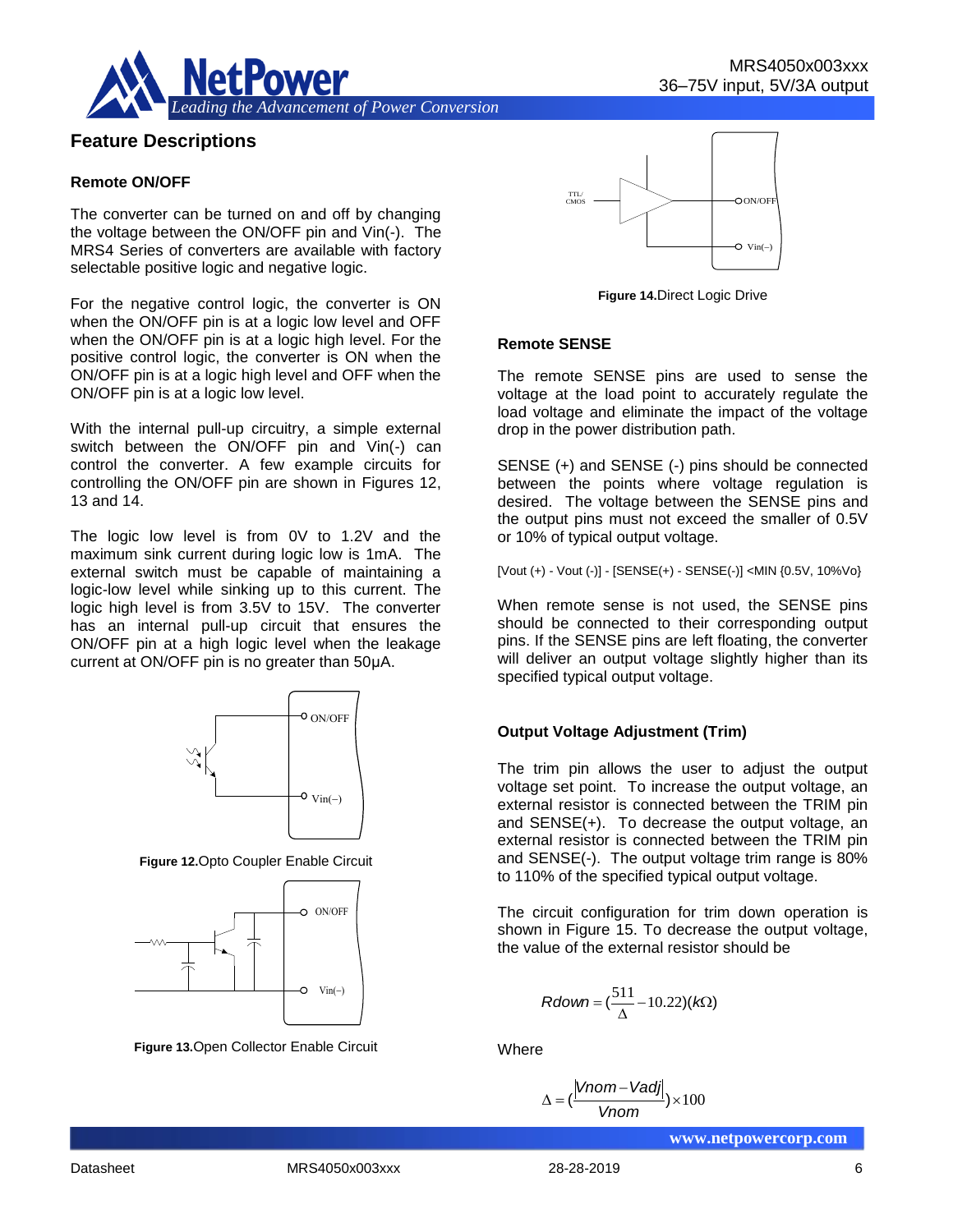

And

V*nom* = Typical Output Voltage V*adj* = Adjusted Output Voltage

The circuit configuration for trim up operation is shown in Figure 16.To increase the output voltage, the value of the resistor should be

$$
Rup = \left(\frac{5.11\text{Vol}(100 + \Delta)}{1.225\Delta} - \frac{511}{\Delta} - 10.22\right)(k\Omega)
$$

**Where** 

V*o* = Typical Output Voltage

As the output voltage at the converter output terminals are higher than the specified typical level when using the trim up and/or remote sense functions, it is important to make sure that the output power does not exceed the maximum power rating given in the Specifications table.



**Figure 15.**Circuit to Decrease Output Voltage



**Figure 16.**Circuit to Increase Output Voltage

#### **Input Under-Voltage Lockout**

This feature prevents the converter from starting until the input voltage reaches the turn-on voltage threshold, and keeps the converter running until the input voltage falls below the turn-off voltage threshold. Both turn-on and turn-off voltage thresholds are defined in the Input Specifications table. The hysteresis prevents oscillations.

#### **Output Over-Current Protection (OCP)**

This converter can be ordered in either latch-off or auto-restart version upon OCP, OVP, and OTP.

With the latch-off version, the converter will latch off when the load current exceeds the limit. The converter can be restarted by toggling the ON/OFF switch or recycling the input voltage.

With the auto-restart version, the converter will operate in a hiccup mode (repeatedly try to restart) until the cause of the over-current condition is cleared.

#### **Output Over-Voltage Protection (OVP)**

With the latch-off version, the converter will latch off when the output voltage exceeds the limit. The converter can be restarted by toggling the ON/OFF switch or recycling the input voltage.

With the auto-restart version, the converter will operate in a hiccup mode (repeatedly try to restart) until the cause of the over-voltage condition is cleared.

#### **Over Temperature Protection (OTP)**

With the latch-off version, the converter will shut down and latch off if an over-temperature condition is detected. The converter has a temperature sensor located at a carefully selected position, which represents the thermal condition of key components of the converter. The thermal shutdown circuit is designed to turn the converter off when the temperature at the sensor reaches 120°C. The module can be restarted by toggling the ON/OFF switch or recycling the input voltage.

With the auto-restart version, the converter will resume operation after the converter cools down.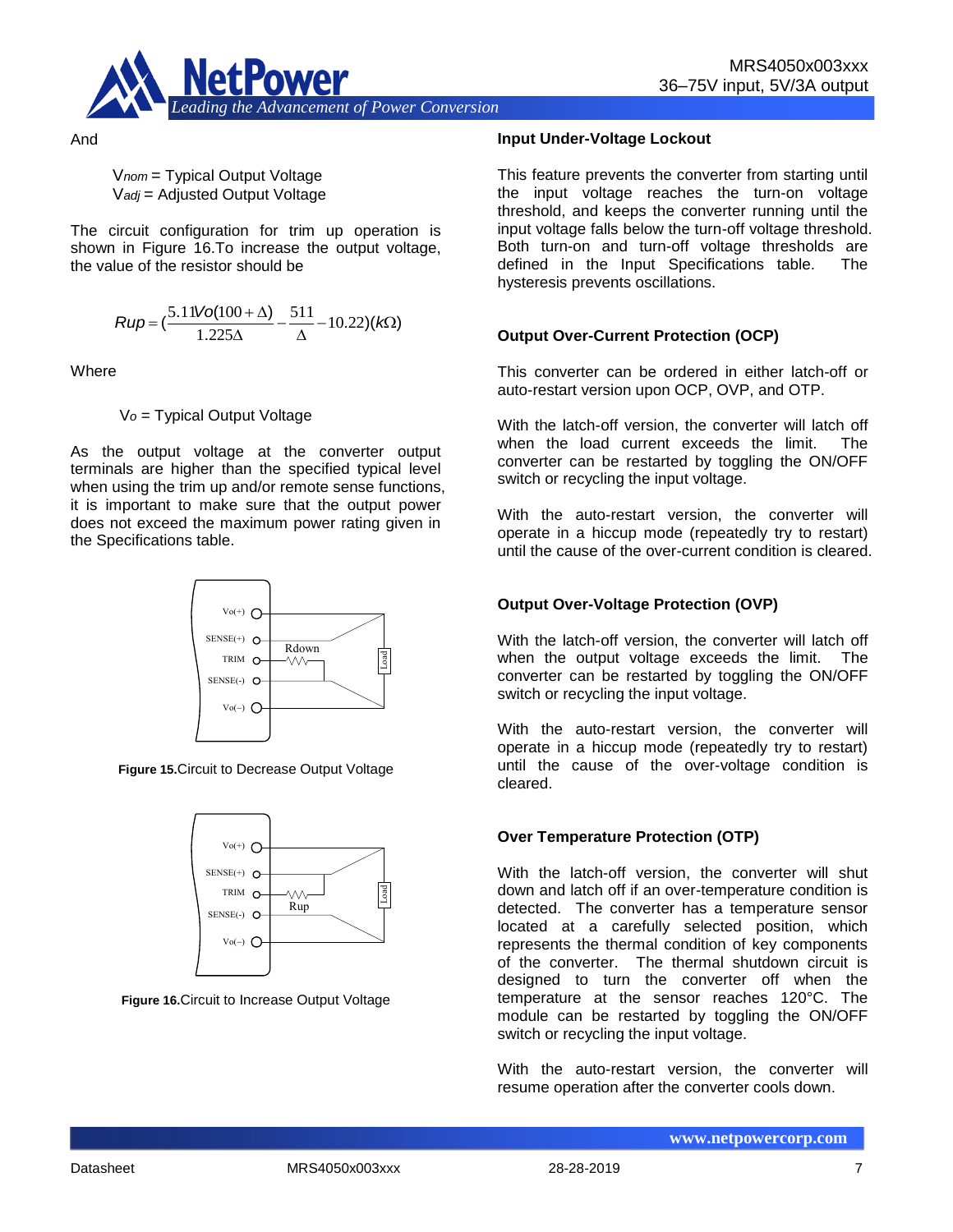

## **Design Considerations**

As with any DC/DC converter, the stability of the MRS4 converters may be compromised if the source impedance is too high or inductive. It's desirable to keep the input source ac-impedance as low as possible. Although the converters are designed to be stable without adding external input capacitors for typical source impedance, it is recommended to add 100 **uF** low ESR electrolytic capacitors at the input of the converter for each 100W output power, which reduces the potential negative impact of the source impedance on the converter stability. These electrolytic capacitors should have sufficient RMS current rating over the operating temperature range.

The converter is designed to be stable without additional output capacitors. To further reduce the output voltage ripple or improve the transient response, additional output capacitors are often used in applications. When additional output capacitors are used, a combination of ceramic capacitors and tantalum/polymer capacitors shall be used to provide good filtering while assuring the stability of the converter.

## **Safety Considerations**

The MRS4 Series of converters is designed in accordance with EN 62368 Safety of Information Technology Equipment Including Electrical Equipment. The converters are recognized by UL in both USA and Canada to meet the requirements in UL 62368, Safety of Information Technology Equipment and applicable Canadian Safety Requirement, and ULc 62368. Flammability ratings of the PWB and plastic components in the converter meet 94V-0.

To protect the converter and the system, an input line fuse is highly recommended on the un-grounded input end.

## **Thermal Considerations**

The MRS4 Series of converters can operate in various thermal environments. Due to the high efficiency and optimal heat distribution, these converters exhibit excellent thermal performance.

The maximum allowable output power of any power

converter is usually determined by the electrical design and the maximum operating temperature of its components. The MRS4 Series of converters have been tested comprehensively under various conditions to generate the derating curves with the consideration for long term reliability.

The thermal derating curves are highly influenced by the test conditions. One of the critical variables is the interface method between the converter and the test fixture board. There is no standard method in the industry for the derating tests. Some suppliers use sockets to plug in the converter, while others solder the converter into the fixture board. It should be noted that these two methods produce significantly different results for a given converter. When the converter is soldered into the fixture board, the thermal performance of the converter is significantly improved compared to using sockets due to the reduction of the contact loss and the thermal impedance from the pins to the fixture board. Other factors affecting the results include the board spacing, construction (especially copper weight, holes and openings) of the fixture board and the spacing board, temperature measurement method and ambient temperature measurement point. The thermal derating curves in this datasheet are obtained using a PWB fixture board and a PWB spacing board with no opening, a board-to-board spacing of 1", and the converter is soldered to the test board with thermal relieves.

Note that the natural convection condition was measured at 0.05 m/s to 0.15 m/s (10ft./min. to 30 ft./min).

#### **Heat Transfer without a Baseplate**

With single-board DC/DC converter designs, convection heat transfer is the primary cooling means for converters without a baseplate. Therefore, airflow speed should be checked carefully for the intended operating environment. Increasing the airflow over the converter enhances the heat transfer via convection.

Figure 17 shows a recommended temperature monitoring point for open frame modules. For reliable operation, the temperature at this location should not continuously exceed 120 °C.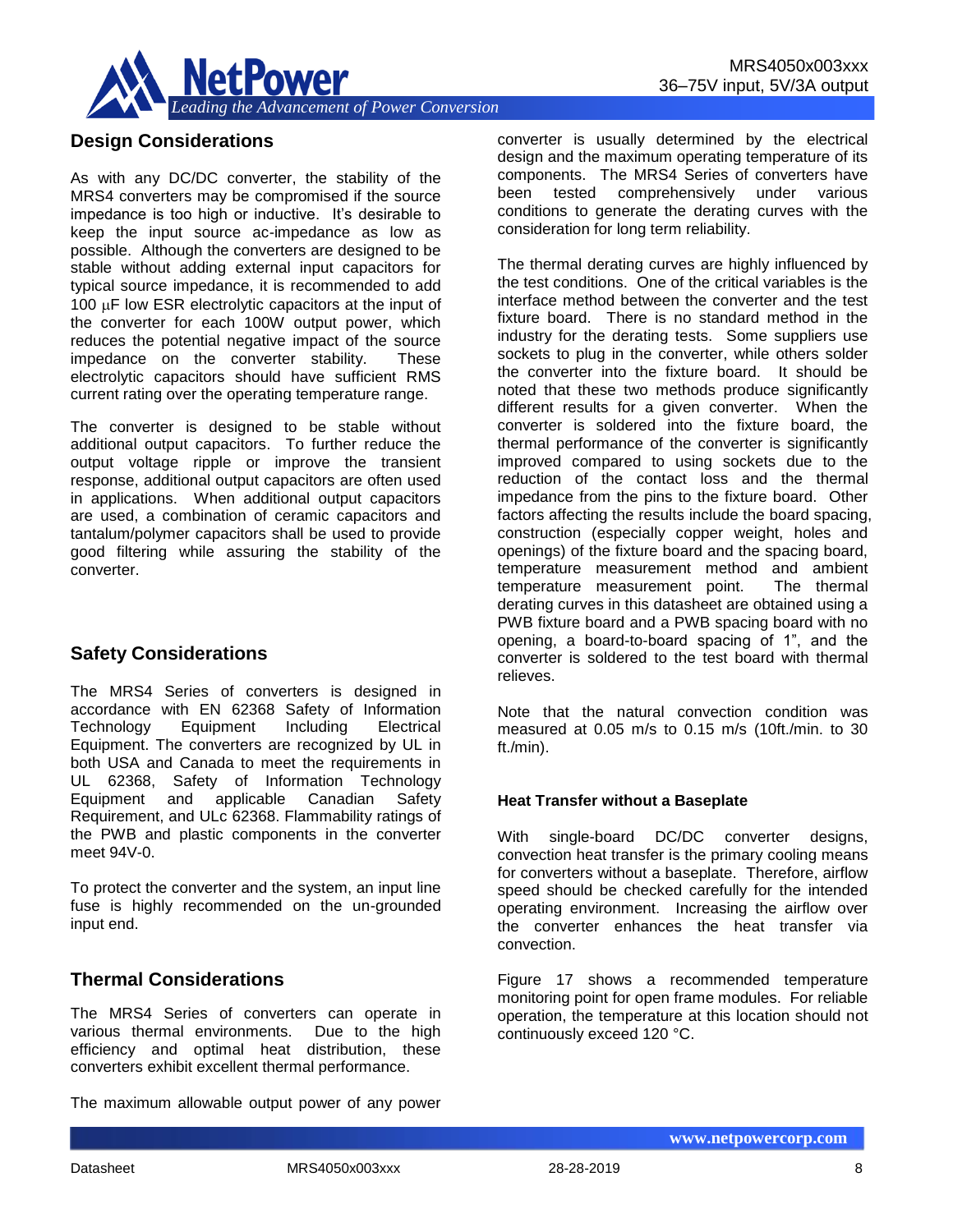



## **EMC Considerations**

The EMC performance of the converter is related to the layout and filtering design of the customer board. Careful layout and adequate filtering around the converter are important to confine noise generated by the switching actions in the converter and to optimize system EMC performance.

**Figure 17.**Temperature Monitoring Locations

#### **Heat Transfer with a Baseplate**

The MRS4 Series of converters has the option of using a baseplate for enhanced thermal performance.

The typical height of the converter with the baseplate option is 0.50''. The use of an additional heatsink or cold-plate can further improve the thermal performance of the converter.

For reliable operation, the baseplate temperature should not continuously exceed 100 °C.